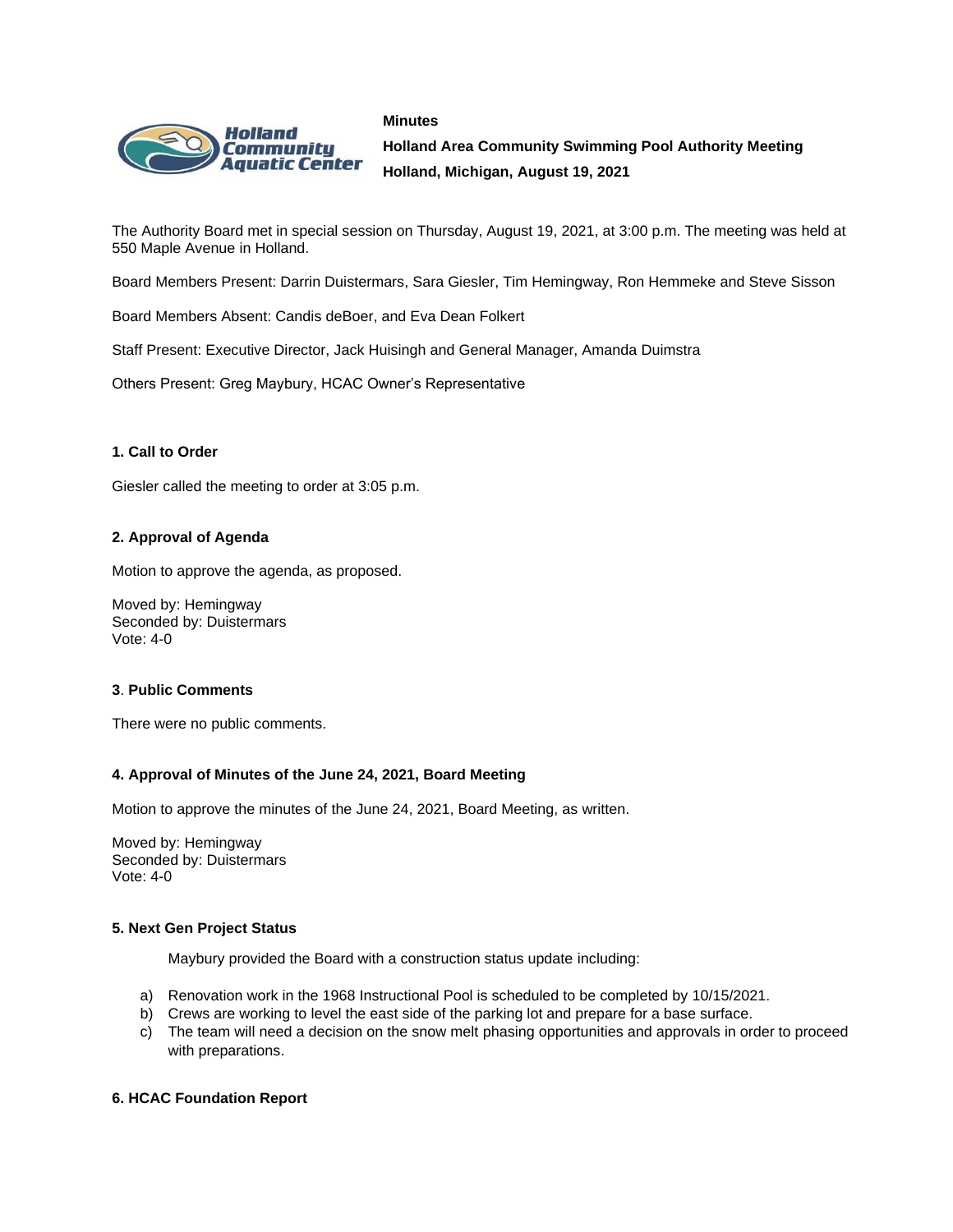Huisingh provided the Board with an update of HCACF activities:

a) Motion to approve naming opportunities including Sterken and George donations.

Moved: Hemingway Seconded: Duistermars Vote: 4-0

- b) Options for material to support a donor wall are being considered.
- c) The remaining gap to achieve the Campaign Goal is \$1,100,000 and tours continue with community members and potential supporters.

### **7. HACSPA Committee Reports**

- a) **Safety and Communications Committee** Duistermars presented the process that the Committee has followed in order to identify an appropriate facility tag line to go along with the recently adopted logo.
	- i) Vince Boileau provided the Board with a review of the brand book that was recently developed by the committee with the assistance of Boileau Communications.

Motion to move forward without designating a tag line, and ask the Board revisit the issue when the Board members feel that a tag line would add value to the brand.

Moved: Hemingway Seconded: Duistermars Vote: 4-0

ii) Motion to require complete adherence to the Brand Standards Guide that has been approved by the Committee, to be enforced by the Executive Director.

Moved: Giesler Seconded: Duistermars Vote: 4-0

Note: Hemmeke entered the meeting at 4:00 p.m.

### b) **Executive Committee** – No report.

- c) **Finance Committee**  Hemingway
	- i.) Motion to approve PCCO #8 totaling \$357K in construction additions including; \$132K of available funds between the current budget and the approved budget, \$115K in available allowances, and \$110K in construction contingency.

Moved: Hemingway Seconded: Duistermars Vote: 5-0

ii) Motion to approve an additional \$350K in funding to support the expanded fitness space and administrative office renovation. Funding to be provided by philanthropic support.

Moved: Hemingway